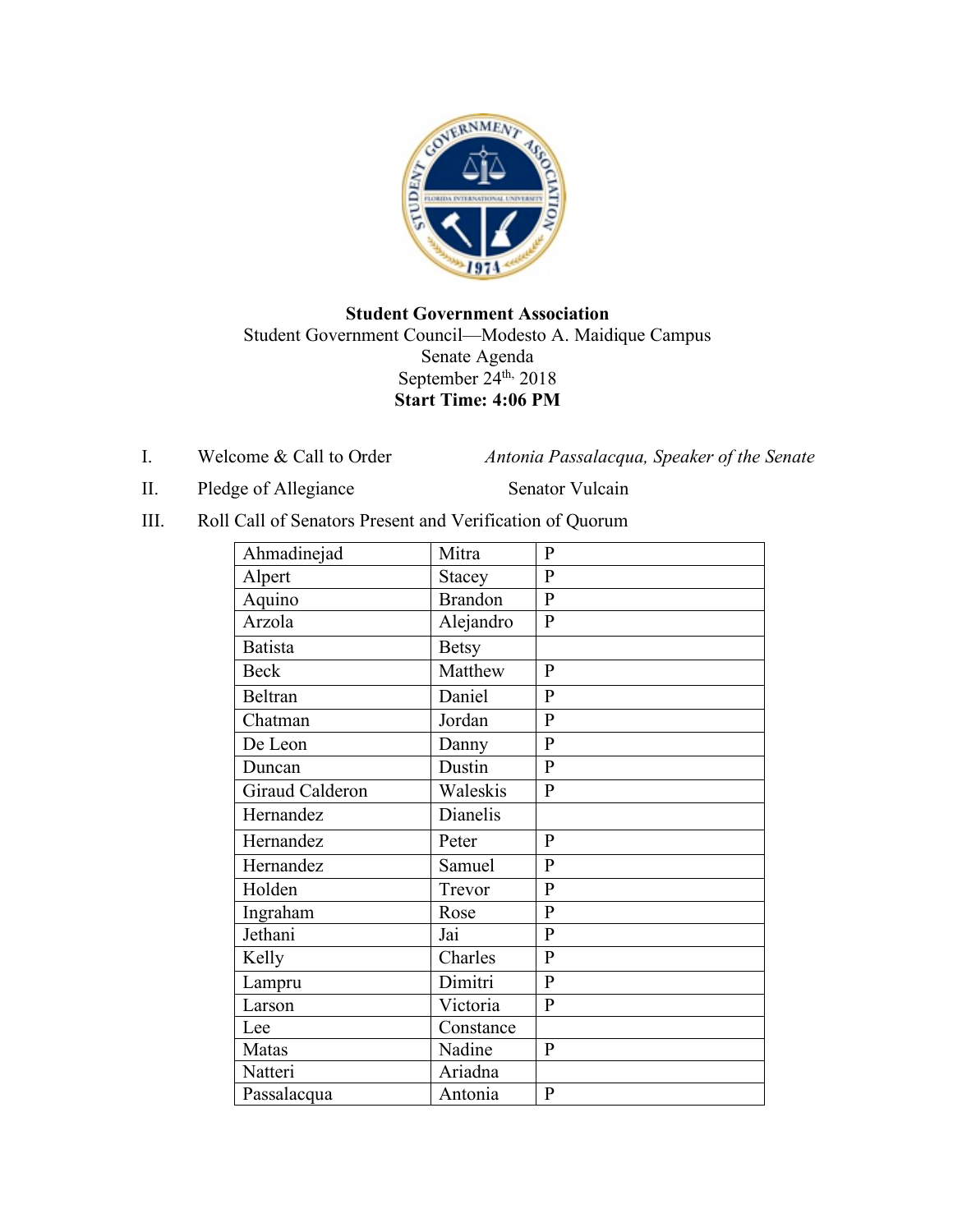| Pryor         | LeChara | P |
|---------------|---------|---|
| Rivero        | Carlos  | P |
| Rodriguez     | Melanie | P |
| Sanchez       | Rebecca | P |
| <b>Santos</b> | Samuel  | P |
| Simpson       | Tidjan  | P |
| Spencer       | Jessica | P |
| Suarez        | Luis    | P |
| Vera          | Bertha  | P |
| Vulcain       | Dylan   | P |
| Zahedi        | Leila   | P |
| 31/35         |         |   |

- IV. Approval of the Minutes from September  $17<sup>th</sup>$ , 2018
	- A. Senator Larson moves to approve the minutes from September 17<sup>th</sup>, 2018. Senator Beck seconds. Motion passes.
- V. Adoption of the Agenda
	- A. Senator Lampru moves to adopt the agenda. Senator Rivero seconds. Motion passes.
- VI. Invited Speakers
	- A. National Leadership Honor Society, Omicron Delta Kappa Presentation
	- B. FIU Hult Prize Campus Director
	- C. Judicial Branch Presentation
- VII. Special Orders
- VIII. Vetoed Legislation
- IX. Second Readings
	- A. Senate Bill 1817
		- 1. Senator Arzola moves to go into discussion period for 2 minutes. Senator Lampru seconds. Motion passes.
		- 2. Senator Simpson moves to go into voting procedure. Senator Lampru seconds. Motion passes.

| Ahmadinejad    | Mitra          |  |
|----------------|----------------|--|
| Alpert         | <b>Stacey</b>  |  |
| Aquino         | <b>Brandon</b> |  |
| Arzola         | Alejandro      |  |
| <b>Batista</b> | <b>Betsy</b>   |  |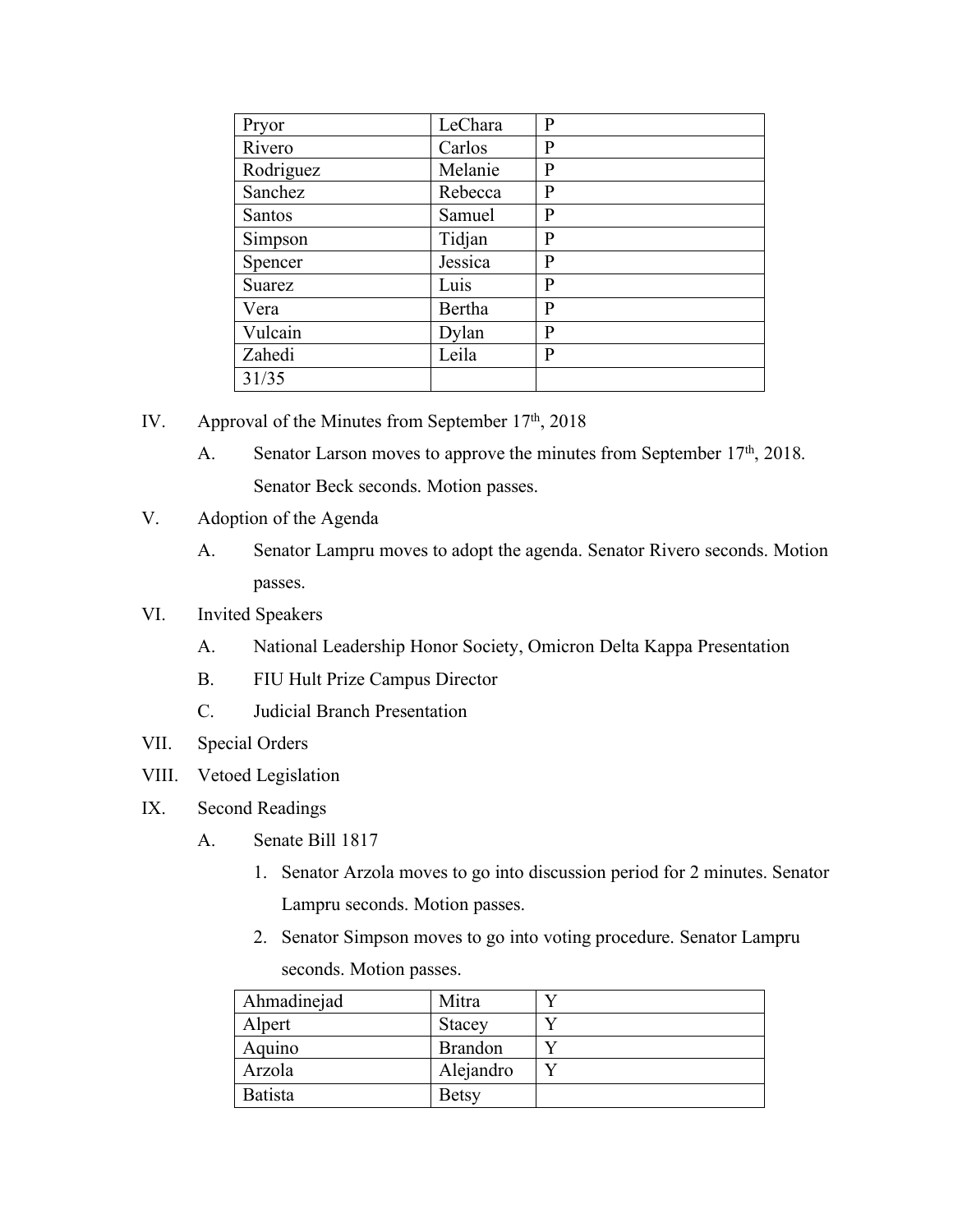| <b>Beck</b>     | Matthew                    | Y                         |
|-----------------|----------------------------|---------------------------|
| Beltran         | Daniel                     | $\overline{Y}$            |
| Chatman         | Jordan                     | $\overline{\overline{Y}}$ |
| De Leon         | Danny                      | $\overline{Y}$            |
| Duncan          | Dustin                     | $\overline{Y}$            |
| Giraud Calderon | Waleskis                   | $\overline{Y}$            |
| Hernandez       | Dianelis                   |                           |
| Hernandez       | Peter                      | Y                         |
| Hernandez       | $\overline{\text{Samuel}}$ | Y                         |
| Holden          | Trevor                     | Y                         |
| Ingraham        | Rose                       | Y                         |
| Jethani         | Jai                        | Y                         |
| Kelly           | Charles                    | $\overline{\text{Y}}$     |
| Lampru          | Dimitri                    | $\overline{Y}$            |
| Larson          | $\overline{V}$ ictoria     | Y                         |
| Lee             | Constance                  |                           |
| Matas           | Nadine                     | Y                         |
| Natteri         | Ariadna                    |                           |
| Passalacqua     | Antonia                    | Y                         |
| Pryor           | LeChara                    | Y                         |
| Rivero          | Carlos                     | $\overline{Y}$            |
| Rodriguez       | Melanie                    | $\overline{Y}$            |
| Sanchez         | Rebecca                    | Y                         |
| Santos          | Samuel                     | $\overline{\text{Y}}$     |
| Simpson         | Tidjan                     | $\overline{\text{Y}}$     |
| Spencer         | Jessica                    | Y                         |
| <b>Suarez</b>   | Luis                       | $\overline{Y}$            |
| Vera            | <b>Bertha</b>              | $\overline{Y}$            |
| Vulcain         | Dylan                      | $\overline{Y}$            |
| Zahedi          | Leila                      | $\overline{Y}$            |
| $31 - 0 - 0$    |                            |                           |

- 3. Senate Bill 1817 passed
- X. Unfinished Business
- XI. New Business
	- A. Finance Committee Elections- Lower Division Senator
		- 1. Senator Peter Hernandez moves to opens the floor for nominations for Finance Committee Lower Division Senator. Senator Larson seconds. Motion passes.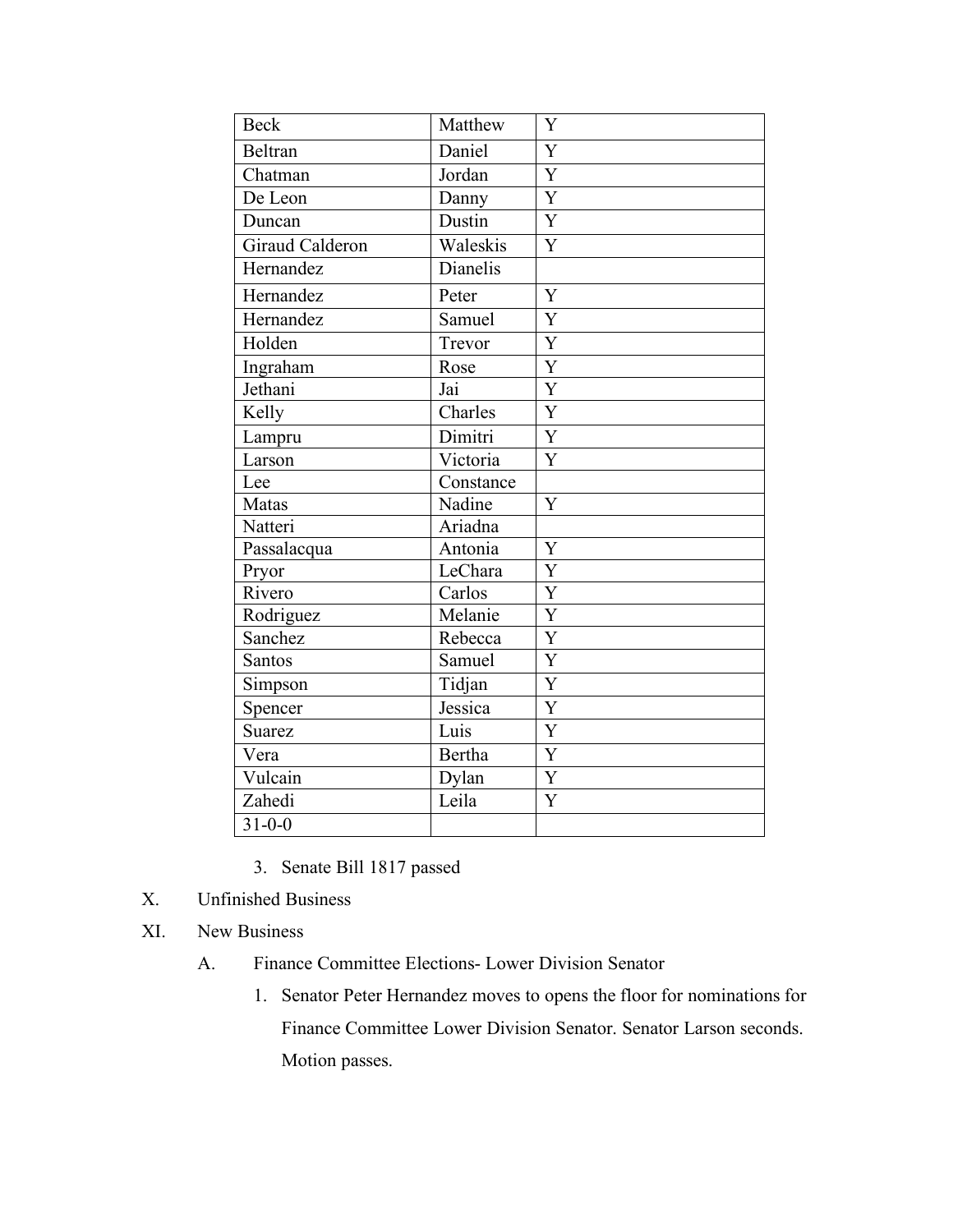- i. Senator Peter Hernandez nominates Senator Rivero. Senator Rivero accepts.
- ii. Senator Duncan nominates Senator Vulcain. Senator Vulcain respectively declines.
- iii. Senator Lampru nominates Senator Kelly. Senator Kelly respectively declines.
- 2. Senator Peter Hernandez moves to close the floor for nominations. Senator Kelly seconds. Motion passes.
- 3. Senator Simpson moves to bypass speech and go into voting procedure.

Senator Rodriguez seconds. Motion passes.

| Ahmadinejad     | Mitra          | Y              |
|-----------------|----------------|----------------|
| Alpert          | Stacey         | $\overline{Y}$ |
| Aquino          | <b>Brandon</b> | $\overline{Y}$ |
| Arzola          | Alejandro      | $\overline{Y}$ |
| <b>Batista</b>  | <b>Betsy</b>   |                |
| <b>Beck</b>     | Matthew        | Y              |
| <b>Beltran</b>  | Daniel         | Y              |
| Chatman         | Jordan         | Y              |
| De Leon         | Danny          | Y              |
| Duncan          | Dustin         | N              |
| Giraud Calderon | Waleskis       | Y              |
| Hernandez       | Dianelis       |                |
| Hernandez       | Peter          | Y              |
| Hernandez       | Samuel         | Y              |
| Holden          | Trevor         | $\overline{Y}$ |
| Ingraham        | Rose           | $\overline{Y}$ |
| Jethani         | Jai            | Y              |
| Kelly           | Charles        | $\overline{Y}$ |
| Lampru          | Dimitri        | $\overline{Y}$ |
| Larson          | Victoria       | Y              |
| Lee             | Constance      |                |
| Matas           | Nadine         | Y              |
| Natteri         | Ariadna        |                |
| Passalacqua     | Antonia        | Y              |
| Pryor           | LeChara        | Y              |
| Rivero          | Carlos         | $\overline{Y}$ |
| Rodriguez       | Melanie        | Y              |
| Sanchez         | Rebecca        | Y              |
| Santos          | Samuel         | Y              |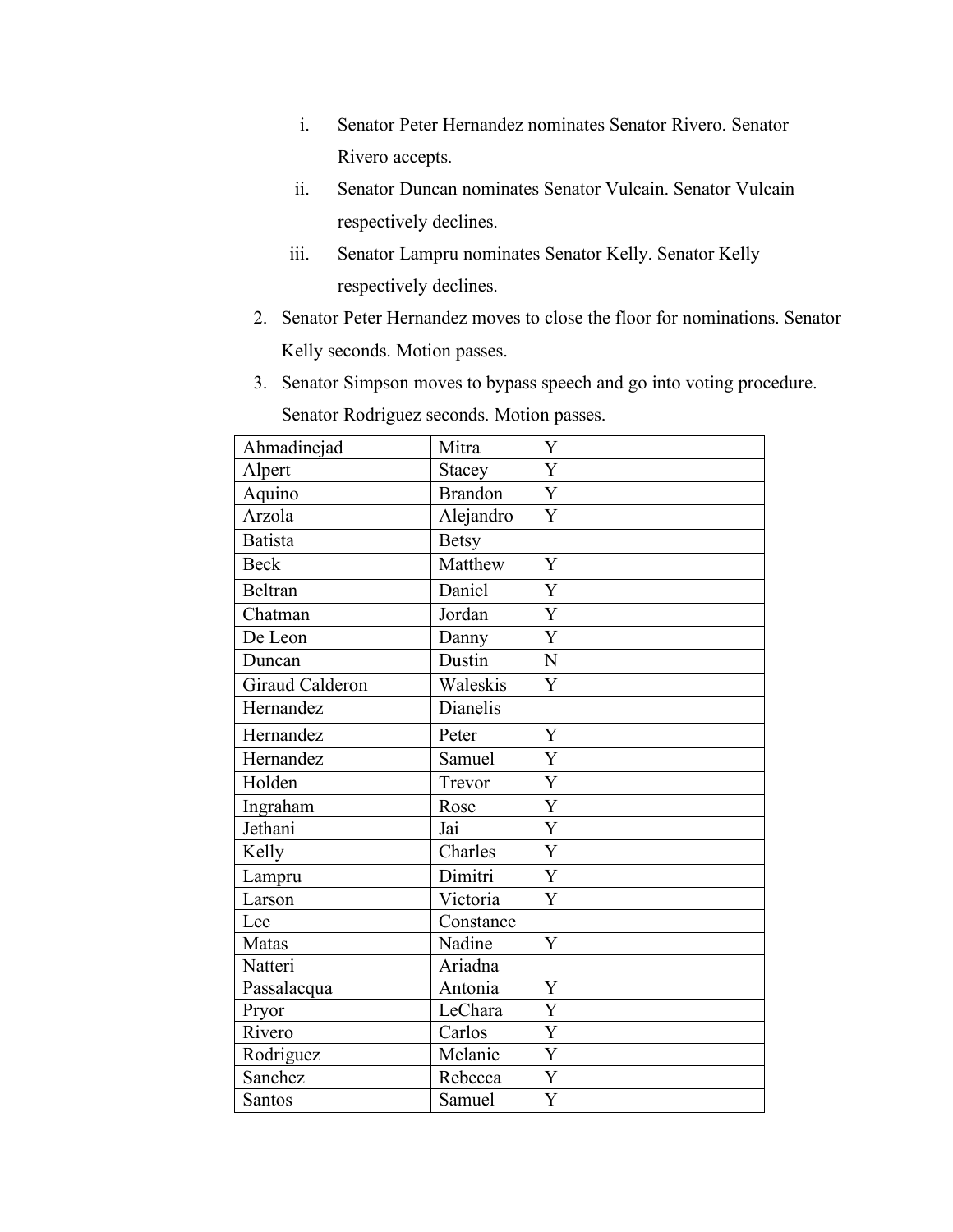| Simpson      | Tidjan  |    |
|--------------|---------|----|
| Spencer      | Jessica |    |
| Suarez       | Luis    |    |
| Vera         | Bertha  | N  |
| Vulcain      | Dylan   |    |
| Zahedi       | Leila   | V) |
| $29 - 2 - 0$ |         |    |

- 4. Confirmed Senator Rivero 29-2-0
- B. Open Application for Lower Division Seat
	- 1. Senator Larson moves to open application for Lower Division Senator. Senator Rivero seconds. Motion passes.
- C. Senate Delegation Break Out Session
- D. Senator Zahedi left at 4:46pm
- E. Senator Peter Hernandez moves to summon comptroller to next senate.

```
Senator Larson seconds. Motion passes.
```
F. Senator Peter Hernandez moves to summon the Comptroller to the next

Senate meeting by roll call voting. Senator Larson seconds. Motion passes.

| Ahmadinejad     | Mitra          | Y |
|-----------------|----------------|---|
| Alpert          | Stacey         | Y |
| Aquino          | <b>Brandon</b> | Y |
| Arzola          | Alejandro      | Y |
| <b>Batista</b>  | <b>Betsy</b>   |   |
| <b>Beck</b>     | Matthew        | Y |
| Beltran         | Daniel         | Y |
| Chatman         | Jordan         | Y |
| De Leon         | Danny          | Y |
| Duncan          | Dustin         | Y |
| Giraud Calderon | Waleskis       | Y |
| Hernandez       | Dianelis       |   |
| Hernandez       | Peter          | Y |
| Hernandez       | Samuel         | Y |
| Holden          | Trevor         | Y |
| Ingraham        | Rose           | Y |
| Jethani         | Jai            | Y |
| Kelly           | Charles        | Y |
| Lampru          | Dimitri        | Y |
| Larson          | Victoria       | Y |
| Lee             | Constance      |   |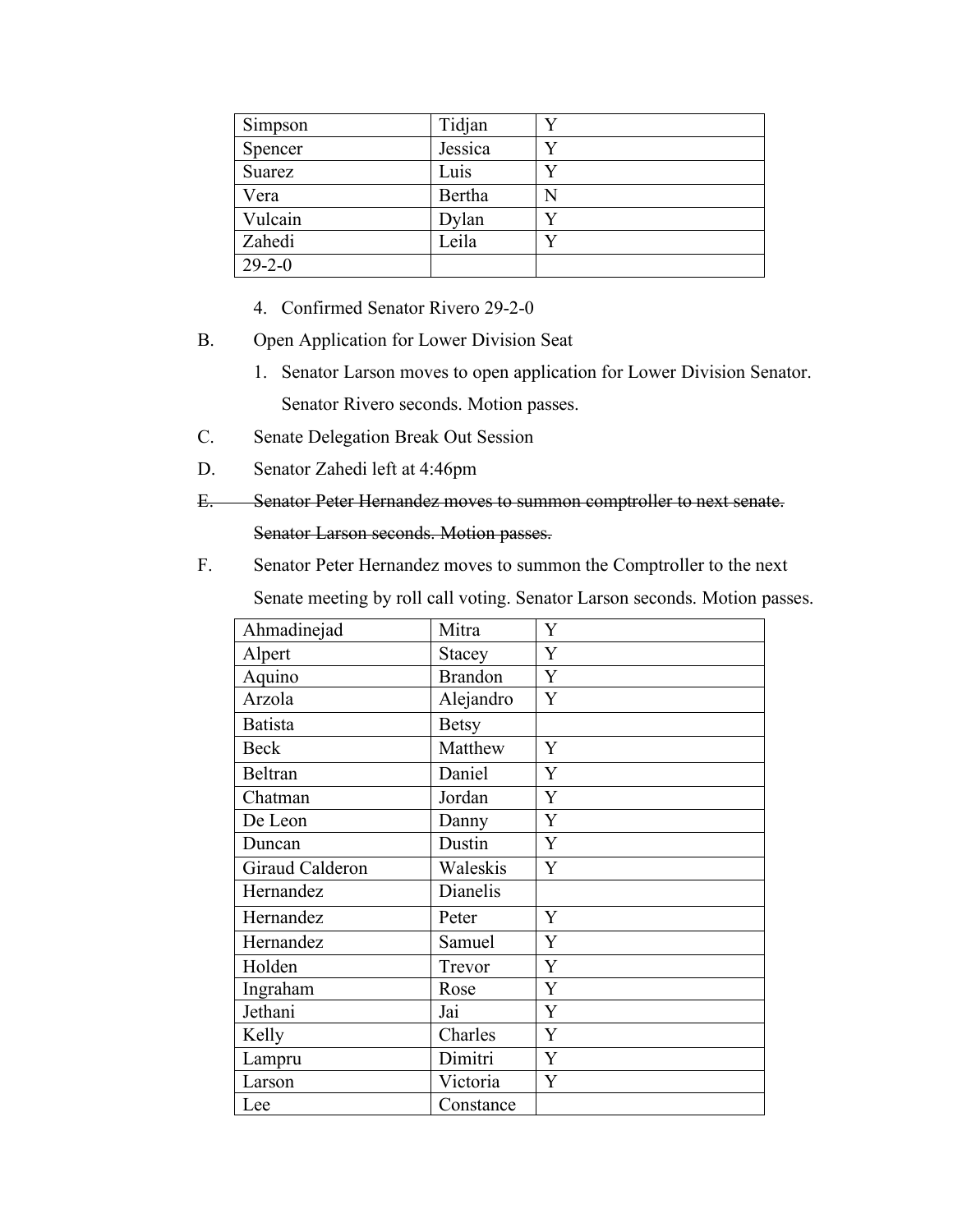| Matas         | Nadine  | Y |
|---------------|---------|---|
| Natteri       | Ariadna |   |
| Passalacqua   | Antonia | Y |
| Pryor         | LeChara | Y |
| Rivero        | Carlos  | Y |
| Rodriguez     | Melanie | Y |
| Sanchez       | Rebecca | Y |
| Santos        | Samuel  | Y |
| Simpson       | Tidjan  | Y |
| Spencer       | Jessica | Y |
| <b>Suarez</b> | Luis    | Y |
| Vera          | Bertha  | Y |
| Vulcain       | Dylan   | Y |
| Zahedi        | Leila   |   |
| $30 - 0 - 0$  |         |   |

## XII. Committee Reports

- A. Finance Committee
	- 1. Meeting every week after Senate
	- 2. Two applications
		- i. One was rejected
		- ii. One pending to be further discussed
	- 3. If you have any questions, please contact  $Fiu financecom@gmail.com$ </u>
- B. Rules, Legislation & Judiciary Committee
	- 1. Committee will not meet today. Will meet next week.
	- 2. Looking over the statues to see if there is anything that can be improved.
	- 3. If you have any questions, please contact sga.rljcommittee@gmail.com
- C. Operational Review Committee
	- 1. Meeting today after Senate
- D. Student Advocacy Committee
	- 1. Form is officially good to go
		- i. Posted on group chat, please feel free to share
	- 2. If you have any questions, please contact **SGA** sacommittee@gmail.com
- E. Internal Affairs Committee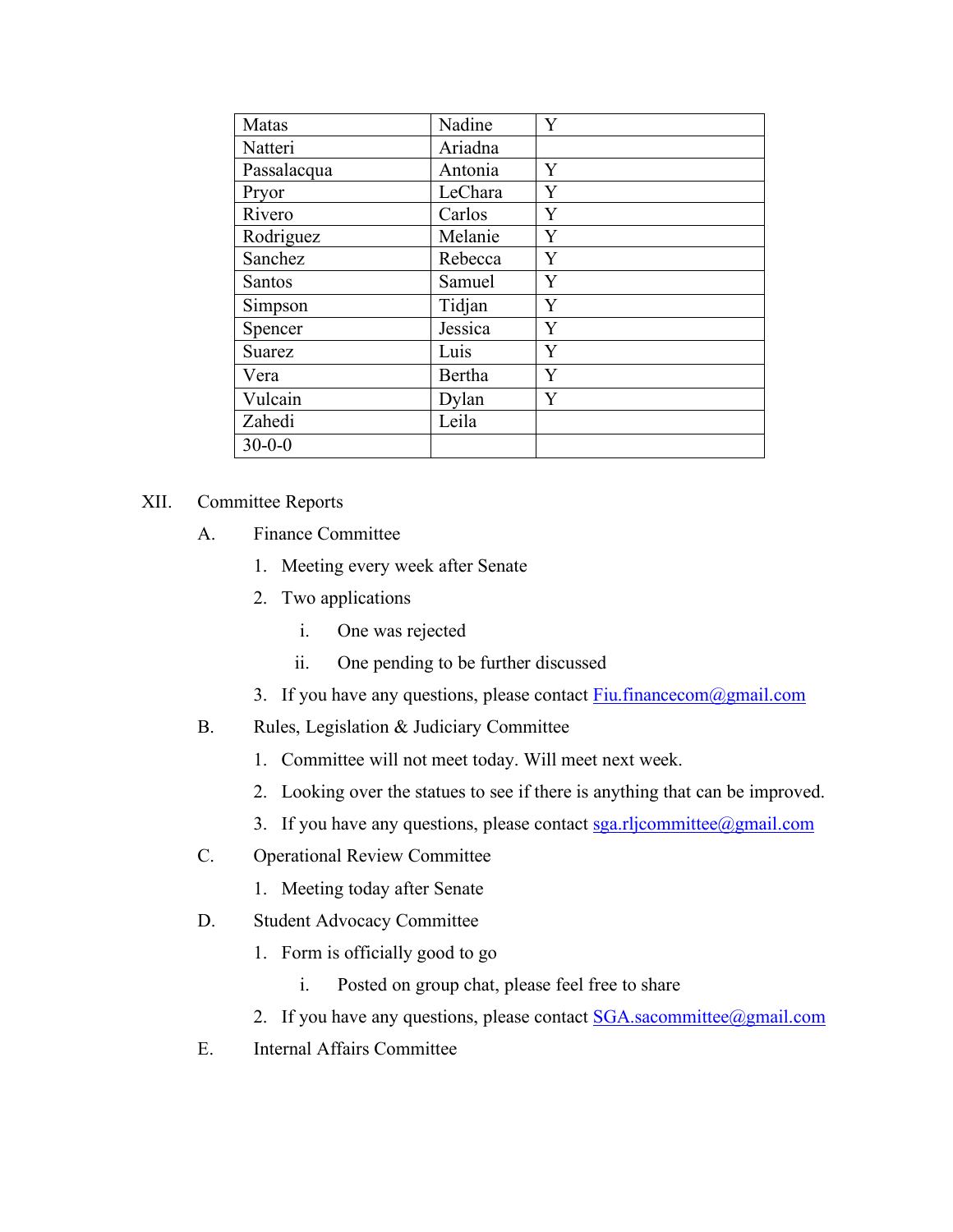- 1. I will be typing up my report and emailing them to Senate Speaker and Panther Now prior to every Senate meeting.
- 2. The investigation regarding the behavior of President Sirven is not yet closed and the committee will continue to actively investigate until the date of President Sirven's resignation on October 1st, 2018.
- 3. Currently our investigation has resulted in the collection of three charging documents and approximately five pieces of evidence that serves as exhibits against President Sirven and charging around 15-20 violations of SGC MMC Statues against President Sirven.
- 4. If you have any questions, please contact **SGA.IACommittee**@gmail.com
- F. Graduate and Professional Student Committee
	- 1. 65 students received approval for travel fund in fall.
	- 2. Received a request for a group travel by a group of students from the College of Law for a competition.
		- i. We are discussing the request
	- 3. First Grad Scholar in Fall
		- i. On Sept.  $27<sup>th</sup>$  from 12-2pm at the College of Law
	- 4. Second Grad Scholar
		- i. On Oct. 24<sup>th</sup> at 5pm at the Robert Stempel College of Public Health & Social Work.
	- 5. If you have any questions, please contact  $GPSC@$ fiu.edu
- XIII. Executive Board Reports
	- A. Speaker of the Senate
		- 1. Love My Major event on Sept. 25<sup>th</sup> from 11am-2pm in GC Ballrooms
			- i. Sign up on the Doodle
		- 2. If you have any questions, please email  $sgaspeaker@final$
	- B. Speaker Pro Tempore of the Senate
		- 1. Final stages constitution review committee
		- 2. By September 28<sup>th</sup> we will be discussing with committee to finalize our approval of the constitution.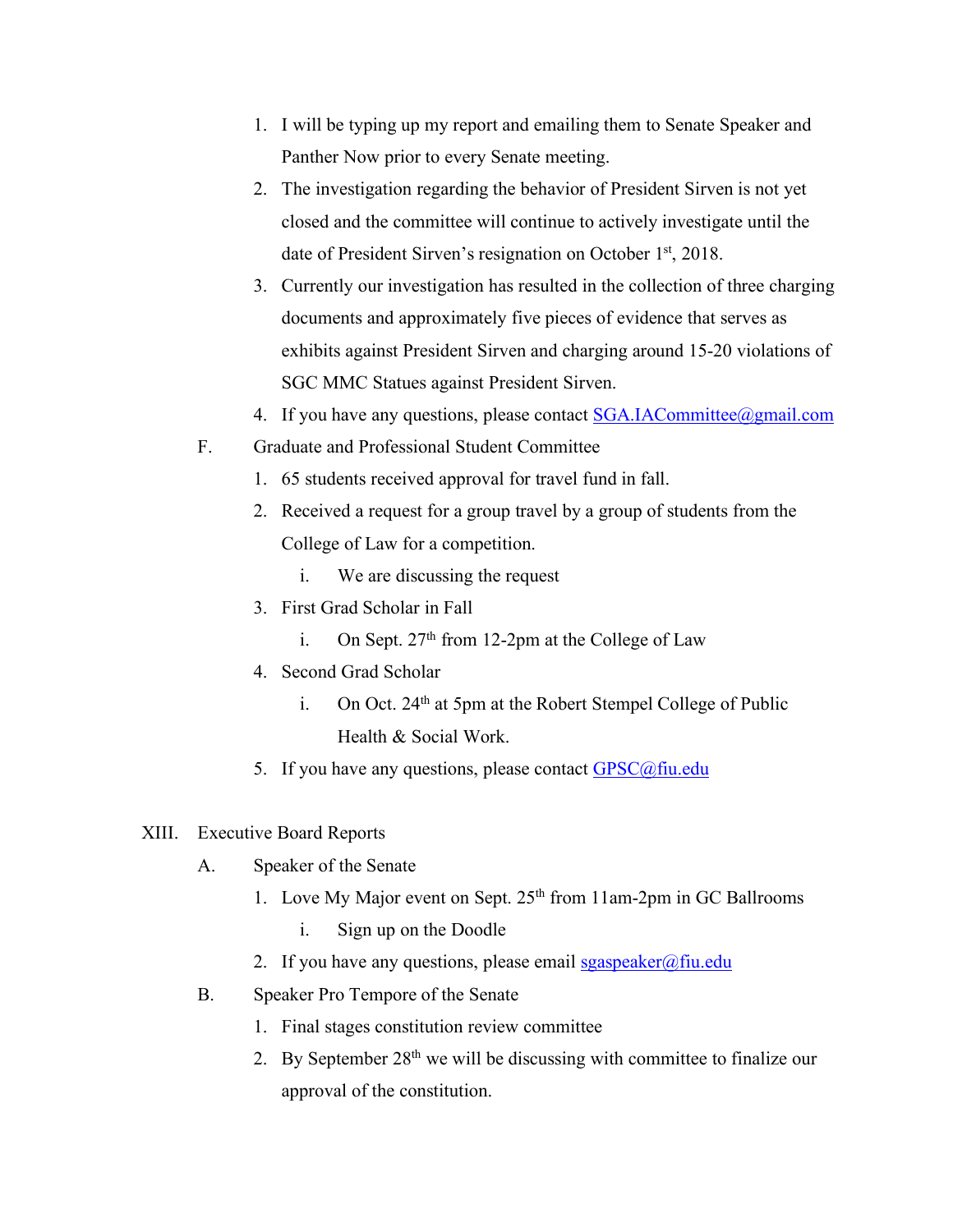- 3. On Oct.  $5<sup>th</sup>$  Dr. Bejar will be given a new charge regarding update to the statues. She will be forming a new committee for that.
- 4. On Oct. 8th BBC and MMC will be voting on the new revised Constitution
- 5. On Jan. 14<sup>th</sup> new Statutes will be voted in by BBC-MMC.
- 6. If you have any questions, please email  $sgaprotemp@final$
- C. President
	- 1. If you have any questions, please email  $sgapres(\hat{\alpha})$  fiu.edu
- D. Vice President
	- 1. In the process of transition
	- 2. If you have any questions please email  $sgavp(\omega)$  fiu.edu
- E. Comptroller
	- 1. If you have any questions, please email  $sgacomp(\omega)$ fiu.edu
- F. Chief Justice
	- 1. If you have any questions, please email  $sgajud(\omega f\text{in.edu})$
- XIV. Advisor Report
	- A. If you have not set up your appointment, please do so.
	- B. If you have any questions please email  $\frac{\text{mincast}(\hat{a})\text{fiu.edu}}{\text{mincast}(\hat{a})}$
- XV. Public Forum
	- A. I am a PhD student in the College of Public Health and Social Work and I came here today to express my displeasure with state of the recreational Tennis court here on campus. After making some contacts, I was made aware that the tennis court are funded by SGA. I wanted to come here today to ask to speak later to show my case on the state of the tennis court and why it is a really important issue and should be fixed.
- XVI. Senate Forum
	- A. Senator Lampru applications for Roarthon are open
	- B. Senator Peter Hernandez- Football game on Saturday
	- C. Senator Rodriguez talked with my Dean today
		- 1. Two events for students one at BBC Nov. 19<sup>th</sup> and one at MMC Nov. 20<sup>th</sup>.
	- D. Senator Peter Hernandez Thursday from 12-1pm hosting a focus group in AHC 3 room 101.